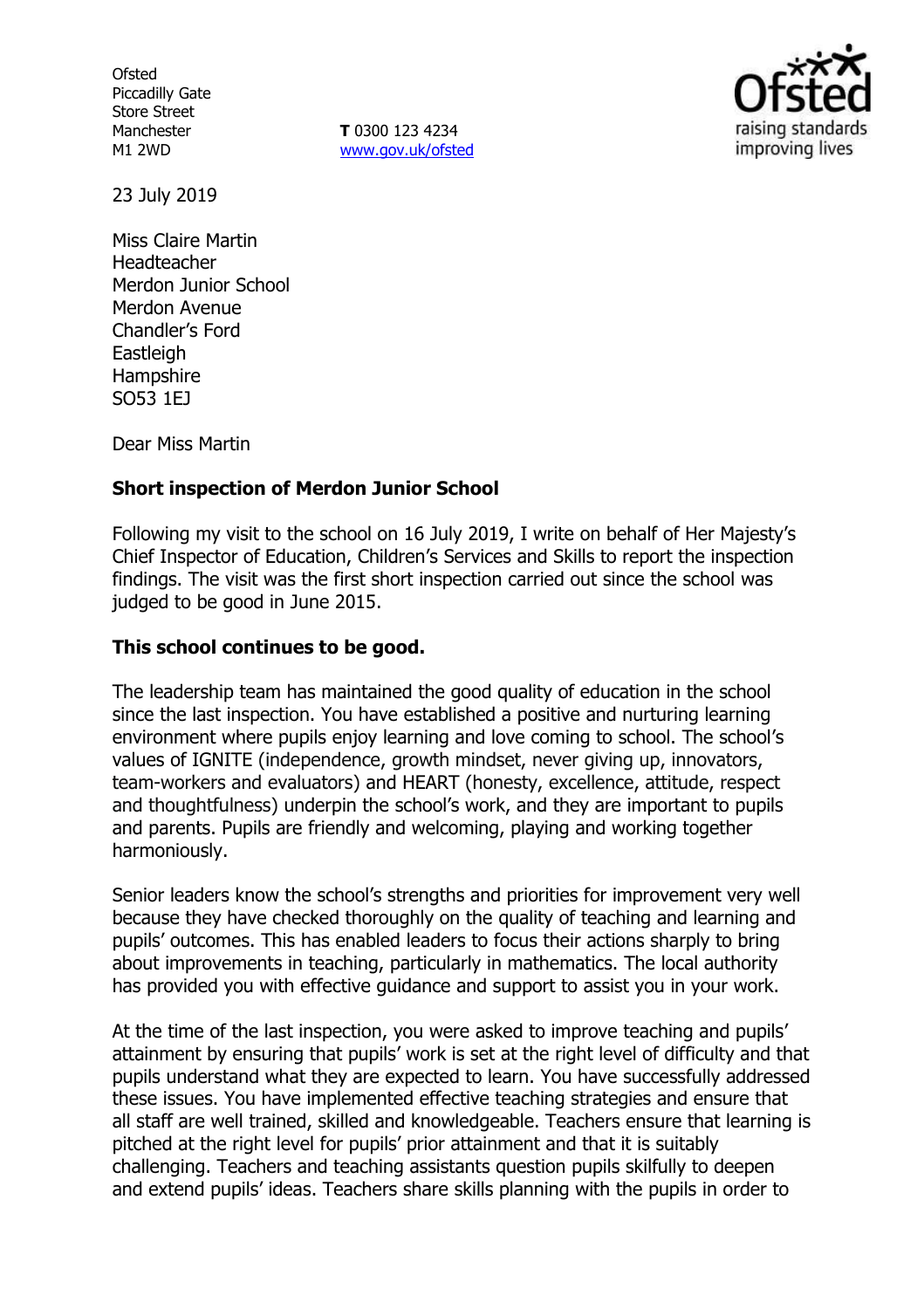

outline the skills that pupils will be taught on their learning journey. This strategy enables pupils to understand the purpose of their learning and the next steps in their learning. Over the past three years, the proportions of pupils who attained the expected standard in reading, writing and mathematics combined, at the end of Year 6, have increased. In 2018, the figure was above the national average.

Most pupils work with concentration and a commitment to do well. They work together collaboratively, sharing and exploring their ideas with one another thoughtfully and respectfully. Most of the time, pupils' work is presented neatly and with pride. Pupils develop neat, joined handwriting that is fluent and legible.

The vast majority of parents speak highly of the work of the school and the improvements that have been made. As one parent said, 'The school has gone from strength to strength.' Others reflected the views of many when they said that the school has a very positive atmosphere and a nurturing attitude and that the children are listened to and valued.

## **Safeguarding is effective.**

You have established a culture throughout the school where pupils' safety and wellbeing are a priority. Leaders have ensured that all safeguarding arrangements are fit for purpose. Safeguarding leads provide all staff with regular training and guidance so that they have a very good understanding of how to keep pupils safe. Your electronic system for recording and reporting concerns enables you to keep well-organised and thorough records. You ensure that all the appropriate preemployment checks are completed on all adults working in school. The record of these checks is thorough. Governors ensure that the school's safeguarding procedures are routinely monitored as part of their work to ensure that pupils are kept safe from harm.

Pupils are happy at school and they feel safe. They say that bullying is rare but, if it does occur, adults are very quick to deal with it. As one pupil said, 'It is such a lovely school, and the staff are really supportive.' Pupils have a good understanding of how to keep themselves safe, including when online.

# **Inspection findings**

- At the start of the inspection, we agreed to explore three key aspects of the school's work. These were: how effectively teaching challenges pupils in writing and mathematics; the extent to which leaders' actions are improving outcomes for disadvantaged pupils; and the effectiveness of governance.
- You and your deputy headteacher have embedded a successful approach to the teaching of mathematics. Teachers design tasks that challenge pupils to explore their mathematical understanding in different ways and to deepen their mathematical thinking. Teachers make effective use of concrete resources and pictorial representations to support pupils' mathematical understanding. Pupils use these strategies with confidence to tackle increasingly complex problems involving increasingly bigger numbers. Tasks are planned to provide additional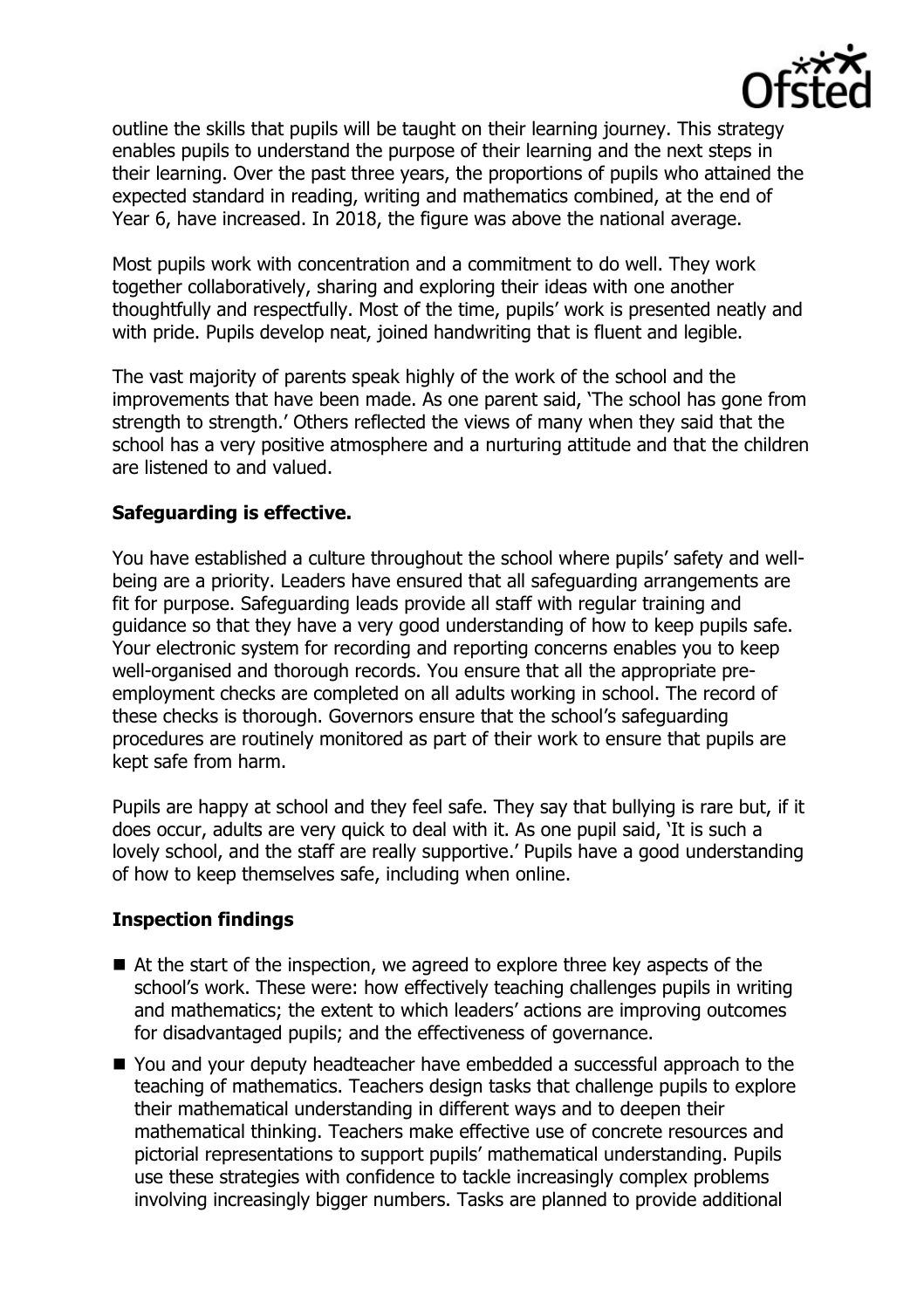

support for those pupils who need it. Such activities allow pupils to revisit their prior learning and to practise new strategies that are due to be taught during the following lesson. This enables these pupils to gain greater confidence in their learning, prior to the lesson. Pupils are making strong progress in mathematics, including the most able pupils. They are able to articulate their understanding confidently and accurately using mathematical vocabulary.

- In 2018, the progress that pupils made in writing, at the end of key stage 2, was below the national average. In response to this, you refined the school's approach to the teaching of writing and established a strong link between reading and writing. Class texts are selected carefully to engage pupils' interest and to inspire them in their writing. Teachers challenge pupils to use and apply a wide variety of language to enrich and enliven their writing. Teachers provide pupils with helpful support and feedback to improve their written work. Pupils then take ownership of editing and improving their writing by, for example, using thesauruses to improve their vocabulary choice. Pupils are given regular opportunities to write in depth in different subjects across the curriculum. For instance, in science, pupils wrote an explanation of how the heart works, and, in geography, pupils wrote persuasive letters about the impact of plastic waste. Pupils are beginning to make stronger progress than previously in their writing. These developments, however, are not fully embedded across all areas of the school.
- In recent years, disadvantaged pupils have not achieved as highly as their peers at the end of key stage 2. You have worked closely with the school's inclusion leader to address this. Together you monitor regularly the individual progress of disadvantaged pupils. You and your inclusion leader know these pupils very well. You have made effective use of additional funding to target the support that these pupils need to tackle their barriers to learning. The school's emotional literacy and pastoral support staff provide targeted support for pupils' mental health and well-being. You have also implemented a wide range of interventions and additional support during lessons, including pre-classroom learning activities. As a result, disadvantaged pupils are now making strong progress. School leaders recognise that there is further work to be done to ensure that these pupils catch up to where they should be.
- Governors are actively involved in the life of the school, providing leaders with an effective balance of support and challenge. Governors have undertaken appropriate training to develop their skills and to enable them to fulfil their roles and responsibilities well. Governors undertake regular visits to the school and routinely scrutinise information about pupils' outcomes, including the attainment and progress of pupils from vulnerable groups. Consequently, governors are very knowledgeable about the work of the school, what its strengths are and what leaders have prioritised as areas for improvement. When governors visit the school, they focus sharply on these key priorities to check on the impact of leaders' actions on pupils' outcomes.

### **Next steps for the school**

Leaders and those responsible for governance should ensure that: